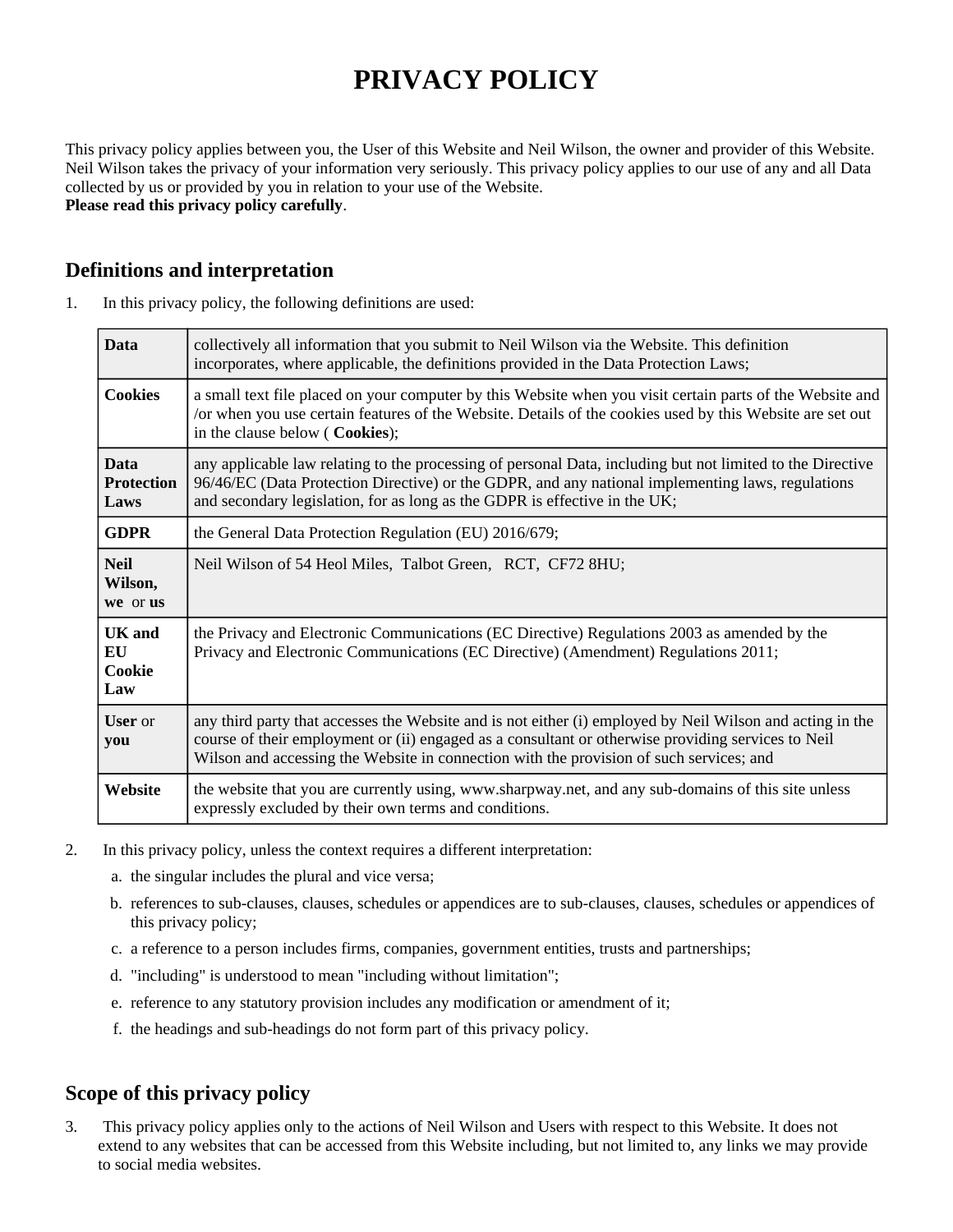4. For purposes of the applicable Data Protection Laws, Neil Wilson is the "data controller". This means that Neil Wilson determines the purposes for which, and the manner in which, your Data is processed.

#### **Data collected**

- 5. We may collect the following Data, which includes personal Data, from you:
	- a. name;
	- b. contact Information such as email addresses and telephone numbers;

in each case, in accordance with this privacy policy.

#### **How we collect Data**

- 6. We collect Data in the following ways:
	- a. data is given to us by you ; and
	- b. data is collected automatically.

#### **Data that is given to us by you**

- 7. Neil Wilson will collect your Data in a number of ways, for example:
	- a. when you contact us through the Website, by telephone, post, e-mail or through any other means;
	- b. when you make payments to us, through this Website or otherwise;
	- c. when you use our services;

in each case, in accordance with this privacy policy.

## **Data that is collected automatically**

- 8. To the extent that you access the Website, we will collect your Data automatically, for example:
	- a. we automatically collect some information about your visit to the Website. This information helps us to make improvements to Website content and navigation, and includes your IP address, the date, times and frequency with which you access the Website and the way you use and interact with its content.
	- b. we will collect your Data automatically via cookies, in line with the cookie settings on your browser. For more information about cookies, and how we use them on the Website, see the section below, headed "Cookies".

#### **Our use of Data**

- 9. Any or all of the above Data may be required by us from time to time in order to provide you with the best possible service and experience when using our Website. Specifically, Data may be used by us for the following reasons:
	- a. internal record keeping;

in each case, in accordance with this privacy policy.

10. We may use your Data for the above purposes if we deem it necessary to do so for our legitimate interests. If you are not satisfied with this, you have the right to object in certain circumstances (see the section headed "Your rights" below).

## **Who we share Data with**

11. We may share your Data with the following groups of people for the following reasons: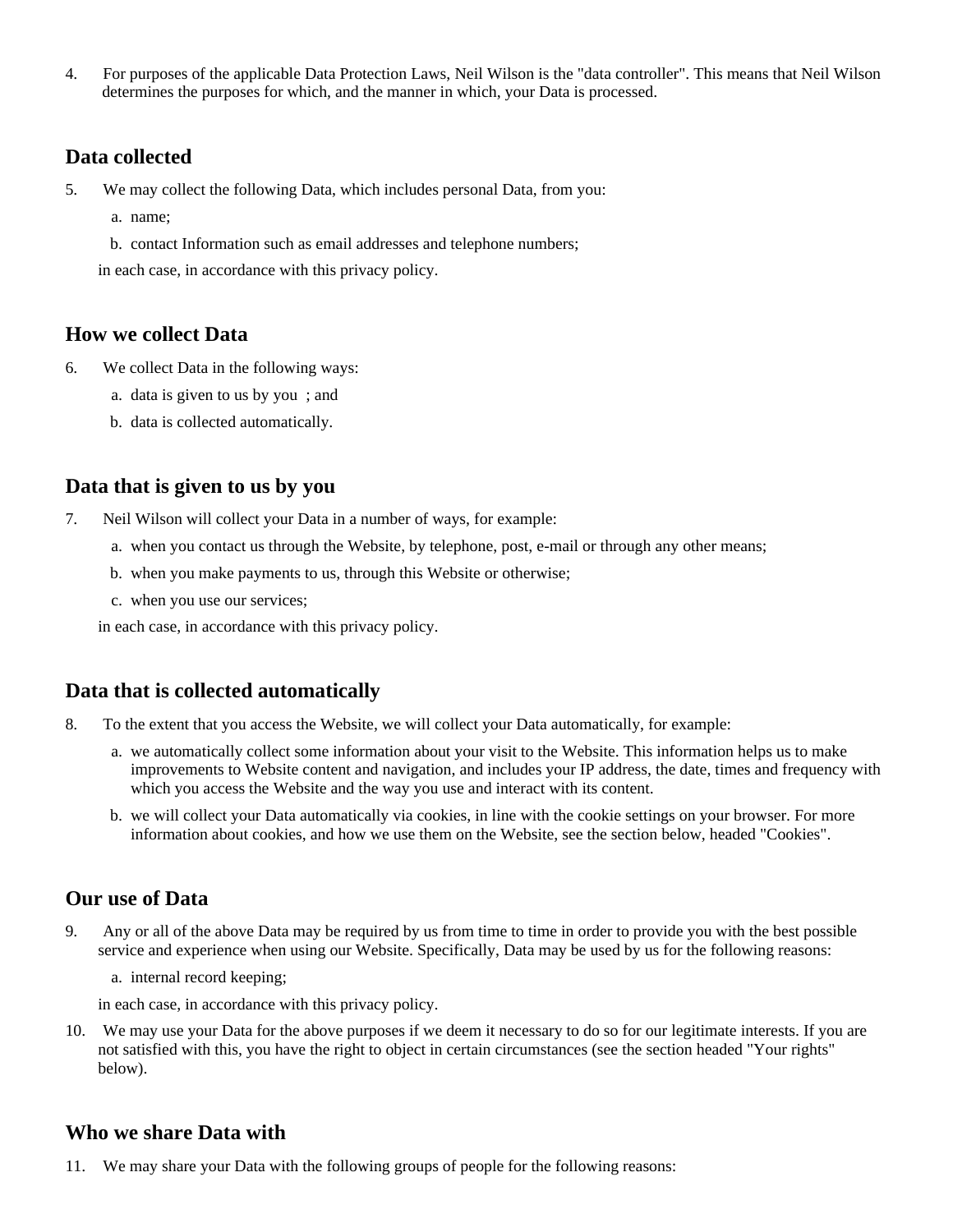a. third party payment providers who process payments made over the Website - to enable third party payment providers to process user payments and refunds;

in each case, in accordance with this privacy policy.

## **Keeping Data secure**

- 12. We will use technical and organisational measures to safeguard your Data, for example:
	- a. access to your account is controlled by a password and a user name that is unique to you.
	- b. we store your Data on secure servers.
- 13. We are certified to ISO 27001. This family of standards helps us manage your Data and keep it secure.
- 14. Technical and organisational measures include measures to deal with any suspected data breach. If you suspect any misuse or loss or unauthorised access to your Data, please let us know immediately by contacting us via this e-mail address: stentona@betterlearn.info.
- 15. If you want detailed information from Get Safe Online on how to protect your information and your computers and devices against fraud, identity theft, viruses and many other online problems, please visit www.getsafeonline.org. Get Safe Online is supported by HM Government and leading businesses.

## **Data retention**

- 16. Unless a longer retention period is required or permitted by law, we will only hold your Data on our systems for the period necessary to fulfil the purposes outlined in this privacy policy or until you request that the Data be deleted.
- 17. Even if we delete your Data, it may persist on backup or archival media for legal, tax or regulatory purposes.

# **Your rights**

- 18. You have the following rights in relation to your Data:
	- a. **Right to access** the right to request (i) copies of the information we hold about you at any time, or (ii) that we modify, update or delete such information. If we provide you with access to the information we hold about you, we will not charge you for this, unless your request is "manifestly unfounded or excessive." Where we are legally permitted to do so, we may refuse your request. If we refuse your request, we will tell you the reasons why.
	- b. **Right to correct** the right to have your Data rectified if it is inaccurate or incomplete.
	- c. **Right to erase** the right to request that we delete or remove your Data from our systems.
	- d. **Right to restrict our use of your Data** the right to "block" us from using your Data or limit the way in which we can use it.
	- e. **Right to data portability** the right to request that we move, copy or transfer your Data.
	- f. **Right to object** the right to object to our use of your Data including where we use it for our legitimate interests.
- 19. To make enquiries, exercise any of your rights set out above, or withdraw your consent to the processing of your Data (where consent is our legal basis for processing your Data), please contact us via this e-mail address: stentona@betterlearn.info.
- 20. If you are not satisfied with the way a complaint you make in relation to your Data is handled by us, you may be able to refer your complaint to the relevant data protection authority. For the UK, this is the Information Commissioner's Office (ICO). The ICO's contact details can be found on their website at https://ico.org.uk/.
- 21. It is important that the Data we hold about you is accurate and current. Please keep us informed if your Data changes during the period for which we hold it.

## **Transfers outside the European Economic Area**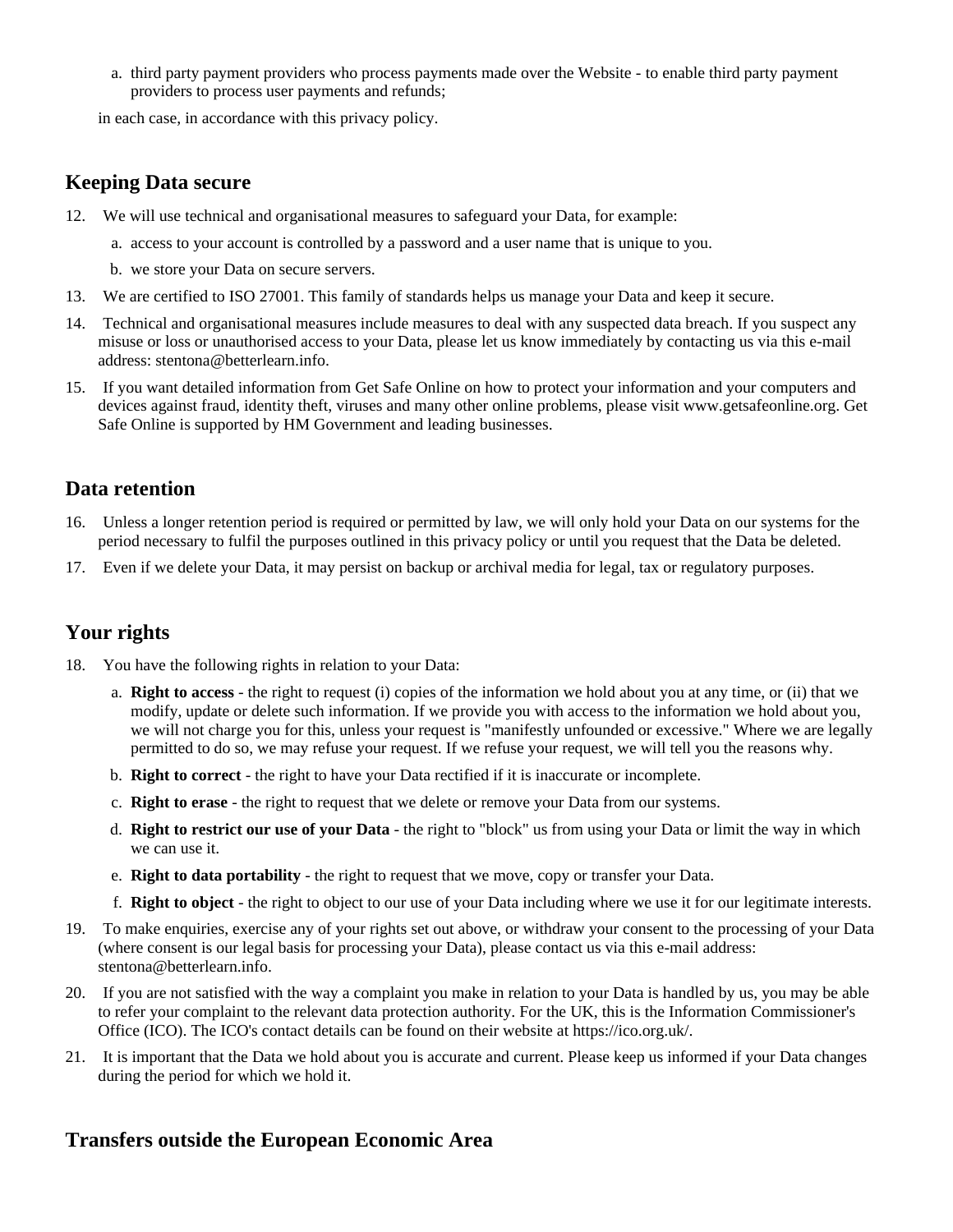- 22. Data which we collect from you may be stored and processed in and transferred to countries outside of the European Economic Area (EEA). For example, this could occur if our servers are located in a country outside the EEA or one of our service providers is situated in a country outside the EEA.
- 23. We will only transfer Data outside the EEA where it is compliant with data protection legislation and the means of transfer provides adequate safeguards in relation to your data, eg by way of data transfer agreement, incorporating the current standard contractual clauses adopted by the European Commission, or by signing up to the EU-US Privacy Shield Framework, in the event that the organisation in receipt of the Data is based in the United States of America.
- 24. To ensure that your Data receives an adequate level of protection, we have put in place appropriate safeguards and procedures with the third parties we share your Data with. This ensures your Data is treated by those third parties in a way that is consistent with the Data Protection Laws.

#### **Links to other websites**

25. This Website may, from time to time, provide links to other websites. We have no control over such websites and are not responsible for the content of these websites. This privacy policy does not extend to your use of such websites. You are advised to read the privacy policy or statement of other websites prior to using them.

# **Changes of business ownership and control**

- 26. Neil Wilson may, from time to time, expand or reduce our business and this may involve the sale and/or the transfer of control of all or part of Neil Wilson. Data provided by Users will, where it is relevant to any part of our business so transferred, be transferred along with that part and the new owner or newly controlling party will, under the terms of this privacy policy, be permitted to use the Data for the purposes for which it was originally supplied to us.
- 27. We may also disclose Data to a prospective purchaser of our business or any part of it.
- 28. In the above instances, we will take steps with the aim of ensuring your privacy is protected.

## **Cookies**

- 29. This Website may place and access certain Cookies on your computer. Neil Wilson uses Cookies to improve your experience of using the Website and to improve our range of services. Neil Wilson has carefully chosen these Cookies and has taken steps to ensure that your privacy is protected and respected at all times.
- 30. All Cookies used by this Website are used in accordance with current UK and EU Cookie Law.
- 31. Before the Website places Cookies on your computer, you will be presented with a message bar requesting your consent to set those Cookies. By giving your consent to the placing of Cookies, you are enabling Neil Wilson to provide a better experience and service to you. You may, if you wish, deny consent to the placing of Cookies; however certain features of the Website may not function fully or as intended.
- 32. This Website may place the following Cookies:

| <b>Type of Cookie</b>          | <b>Purpose</b>                                                                                                                                                                                                                                                                     |
|--------------------------------|------------------------------------------------------------------------------------------------------------------------------------------------------------------------------------------------------------------------------------------------------------------------------------|
| Strictly necessary cookies     | These are cookies that are required for the operation of our website. They<br>include, for example, cookies that enable you to log into secure areas of our<br>website, use a shopping cart or make use of e-billing services.                                                     |
| Analytical/performance cookies | They allow us to recognise and count the number of visitors and to see how<br>visitors move around our website when they are using it. This helps us to<br>improve the way our website works, for example, by ensuring that users are<br>finding what they are looking for easily. |
| <b>Functionality cookies</b>   | These are used to recognise you when you return to our website. This enables us<br>to personalise our content for you, greet you by name and remember your<br>preferences (for example, your choice of language or region).                                                        |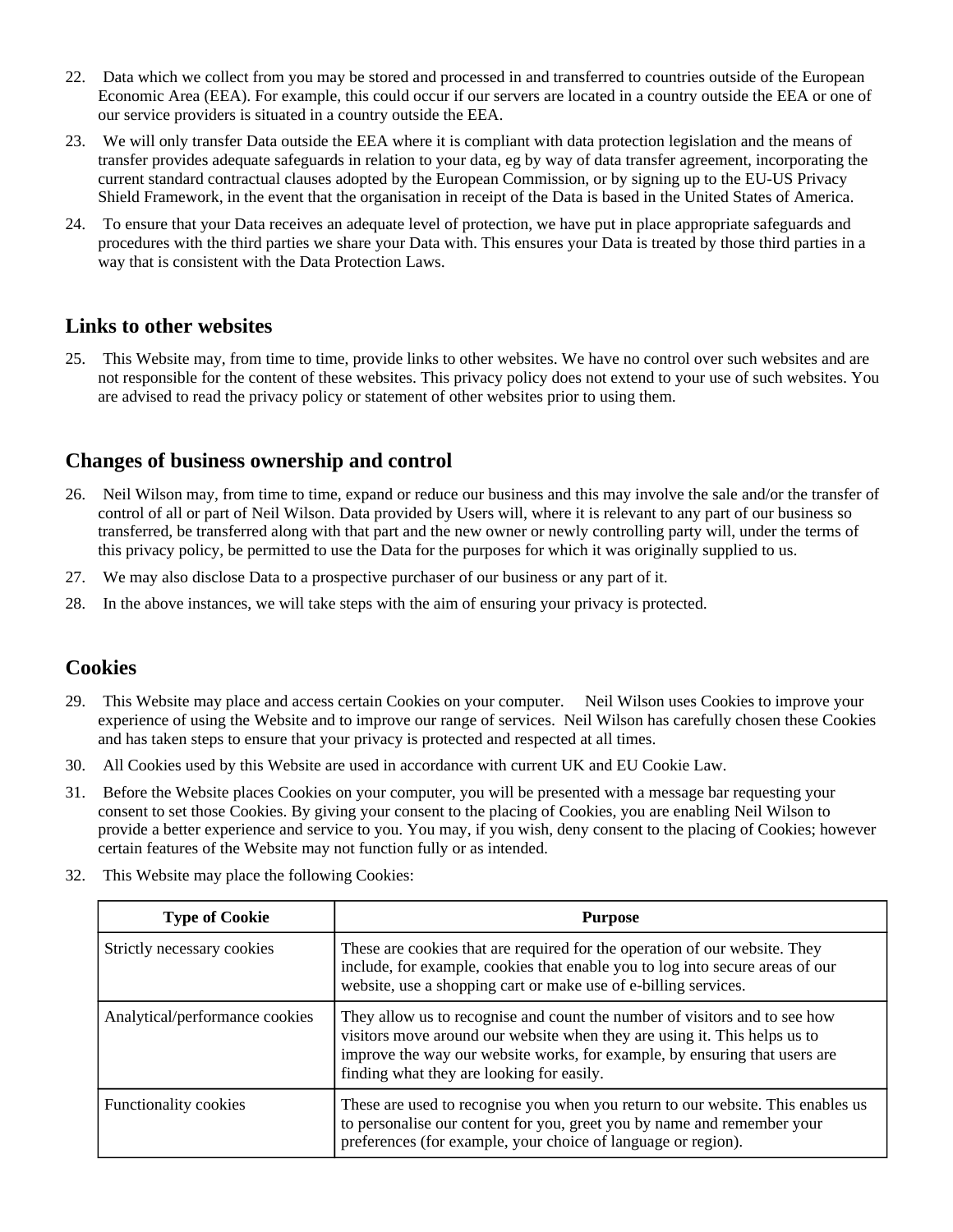- 33. You can find a list of Cookies that we use in the Cookies Schedule.
- 34. You can choose to enable or disable Cookies in your internet browser. By default, most internet browsers accept Cookies but this can be changed. For further details, please consult the help menu in your internet browser.
- 35. You can choose to delete Cookies at any time; however you may lose any information that enables you to access the Website more quickly and efficiently including, but not limited to, personalisation settings.
- 36. It is recommended that you ensure that your internet browser is up-to-date and that you consult the help and guidance provided by the developer of your internet browser if you are unsure about adjusting your privacy settings.
- 37. For more information generally on cookies, including how to disable them, please refer to aboutcookies.org. You will also find details on how to delete cookies from your computer.

## **General**

- 38. You may not transfer any of your rights under this privacy policy to any other person. We may transfer our rights under this privacy policy where we reasonably believe your rights will not be affected.
- 39. If any court or competent authority finds that any provision of this privacy policy (or part of any provision) is invalid, illegal or unenforceable, that provision or part-provision will, to the extent required, be deemed to be deleted, and the validity and enforceability of the other provisions of this privacy policy will not be affected.
- 40. Unless otherwise agreed, no delay, act or omission by a party in exercising any right or remedy will be deemed a waiver of that, or any other, right or remedy.
- 41. This Agreement will be governed by and interpreted according to the law of England and Wales. All disputes arising under the Agreement will be subject to the exclusive jurisdiction of the English and Welsh courts.

## **Changes to this privacy policy**

42. Neil Wilson reserves the right to change this privacy policy as we may deem necessary from time to time or as may be required by law. Any changes will be immediately posted on the Website and you are deemed to have accepted the terms of the privacy policy on your first use of the Website following the alterations.

You may contact Neil Wilson by email at stentona@betterlearn.info.

## **Attribution**

43. This privacy policy was created using a document from [Rocket Lawyer](https://www.rocketlawyer.com/gb/en/) (https://www.rocketlawyer.com/gb/en). **23 March 2020**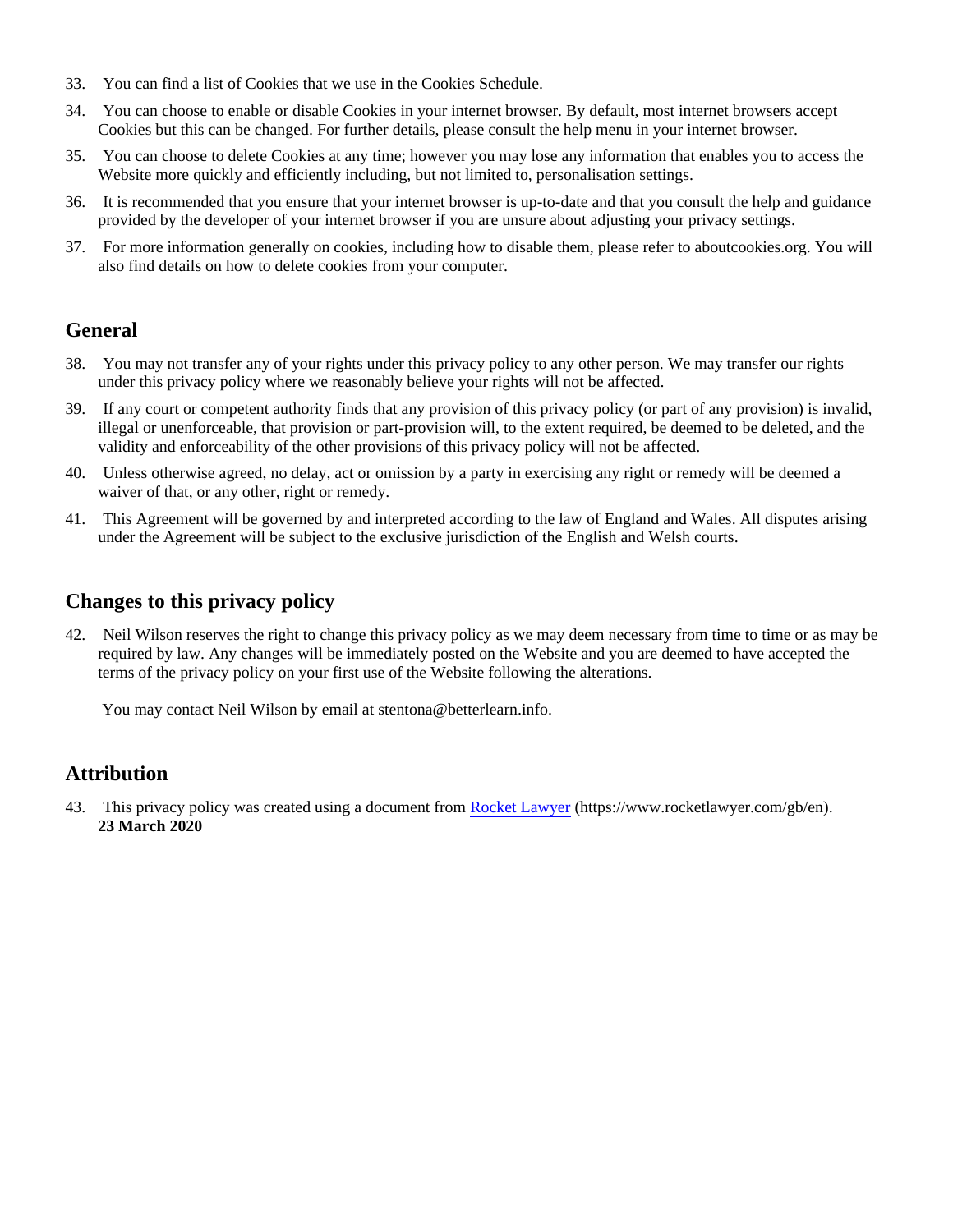## **Cookies**

Below is a list of the cookies that we use. We have tried to ensure this is complete and up to date, but if you think that we have missed a cookie or there is any discrepancy, please let us know.

Strictly necessary

We use the following strictly necessary cookies:

| <b>Description of Cookie</b> | <b>Purpose</b>                                                                                                                                                        |
|------------------------------|-----------------------------------------------------------------------------------------------------------------------------------------------------------------------|
| ForceFlashSite               | When viewing a mobile site (old mobile under m.domain.<br>com) it will force the server to display the non-mobile<br>version and avoid redirecting to the mobile site |
| hs                           | Security                                                                                                                                                              |
| smSession                    | Identifies logged in site members                                                                                                                                     |
| <b>XSRF-TOKEN</b>            | Security                                                                                                                                                              |

#### Analytical/performance

We use the following analytical/performance cookies:

| <b>Description of Cookie</b> | <b>Purpose</b>                                                                                                                                                                                                         |
|------------------------------|------------------------------------------------------------------------------------------------------------------------------------------------------------------------------------------------------------------------|
| $\mathbf{g}$ a               | Used to distinguish users.                                                                                                                                                                                             |
| _gid                         | Used to distinguish users.                                                                                                                                                                                             |
| _gat                         | Used to throttle request rate. If Google Analytics is<br>deployed via Google Tag Manager, this cookie will be<br>named _dc_gtm_.                                                                                       |
| <b>AMP_TOKEN</b>             | Contains a token that can be used to retrieve a Client ID<br>from AMP Client ID service. Other possible values indicate<br>opt-out, inflight request or an error retrieving a Client ID<br>from AMP Client ID service. |

#### Functionality

We use the following functionality cookies:

| <b>Description of Cookie</b> | <b>Purpose</b>                                                          |
|------------------------------|-------------------------------------------------------------------------|
| sySession                    | Identifies unique visitors and tracks a visitor's sessions on a<br>site |
| SSR-caching                  | Indicates how a site was rendered.                                      |
| smSession                    | Identifies logged in site members                                       |
| $TS*$                        | Security                                                                |
|                              |                                                                         |